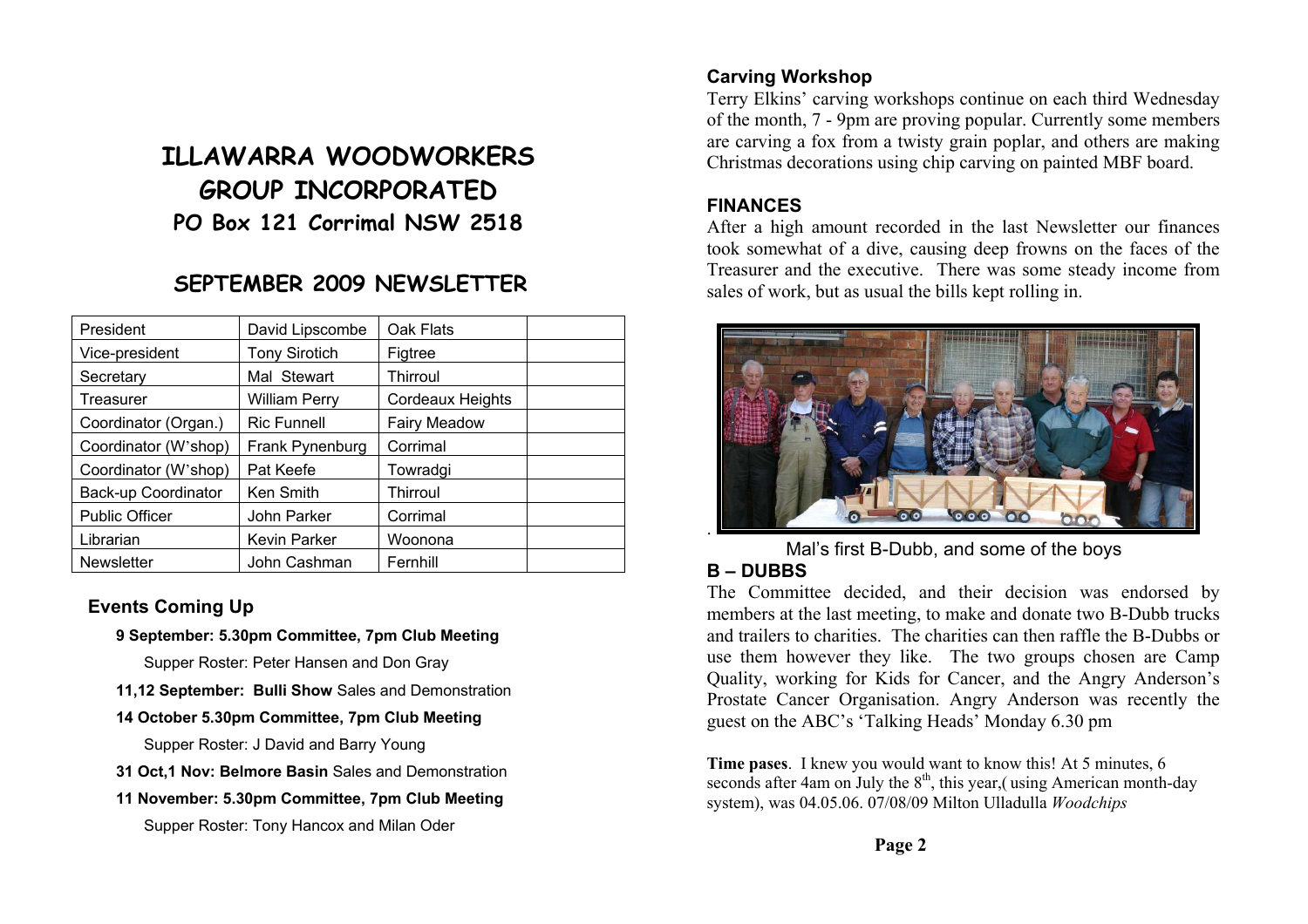## TREES and their WOOD by Ian McLaughlan SILVER WATTLE

Along with Blackwood, Silver Wattle is the most easily recognized wattle in South Eastern Australia and Tasmania. When traveling through the higher rainfall areas between the Otways in Victoria and about Tamworth in NSW you can see Silver Wattle as a moderate or tall tree. It is distinguished by its sivery-green feathery leaves. Many trees also show silver patches on the trunk's bark In moist gullies it may be 30 metres in height, but in open lower rainfall or exposed sights it may be only a shrub. I recall seeing a tall forest of Silver Wattles on the slopes of Mt Erica, in Gippsland. It was an impressive sight.

Silver Wattle goes under the scientific name of *Acacia dealbata.* The *dealbata* refers to 'white powdery covering or whitish' hence silver. Acacia derives from the Greek 'akis' a sharp point, because the species in North Africa, where it was first described , has thorns. Silver Wattle's bark is smooth on young stems, generally dark brown, sometimes with whitish patches, but becomes fissured and hard with age. Unlike many acacias it is a long-living species, possibly up to 100 years. Silver Wattle propagates by seed, but it excels at suckering from the roots. In fact in new pine plantations, that contain Silver Wattle, the new pines have to compete with it, to their detriment in time of drought, after this wattle densely regenerates from its roots.

**The Wood** While Blackwood has been heavily sought after, Silver Wattle has been largely ignored as a source of wood. While it doesn't have the appeal of Blackwood it is a good wood for many purposes, including craft. Its heartwood colour is pale brown, though pinkish streaks are common. Sapwood is paler. It is moderately tough, with density in the range of 500-600 kg/m3, straight grained, fine textured and of medium luster. It is easy to work with hand or power tools, takes stain readily and has good gluing properties. Altogether a nice wood to work with.

It has been used to make furniture, clothes pegs and shoe heels, even for making wood pulp. Seriously under-rated.

From the Bendigo Woodworkers June *Newsletter* 2009



## **Mary Batty**

Mary's home is choc-a block. I wasn't sure whether I'd come to an old fashioned country store or entered an Aladdin's cave of wonders. The garage underneath with narrow benches, so that her car can just squeeze in, is her official workshop. But upstairs, part of a back verandah is also her work shop/ hobby room. It's full to the brim.

 Mary paints. She is in an oil painting class at the Ribbonwood Centre at Dapto. There are dozens of her paintings. Mary also went to a woodworking class at Ribbonwood, so there are stools,

coffee tables and shelves here, there, everywhere. As well Mary has attended pyrography or wood burning class, and has numerous pyrographic pictures on ply. The room seems overwhelming, but Mary is happy in it. I asked foolishly, *When do you get time to do your housework?* Mary replied 'Who wants to do housework?' What she actually replied was somewhat more colourful.

Mary was born in South Grafton, lived in Carlton, then Grafton after the war, then moved Werris Creek, where she met Richard Batty at a dance. Mary's first name is Jean, and Rick's first name is Barry, but the family has a tradition of using the second given name.

Mary was greatly influenced by her father. He was a self-taught, aim-high, can-do man who worked for the railways. He built their own home, while his family lived in a big marquee. He was a great one for thinking problems through. At school Mary didn't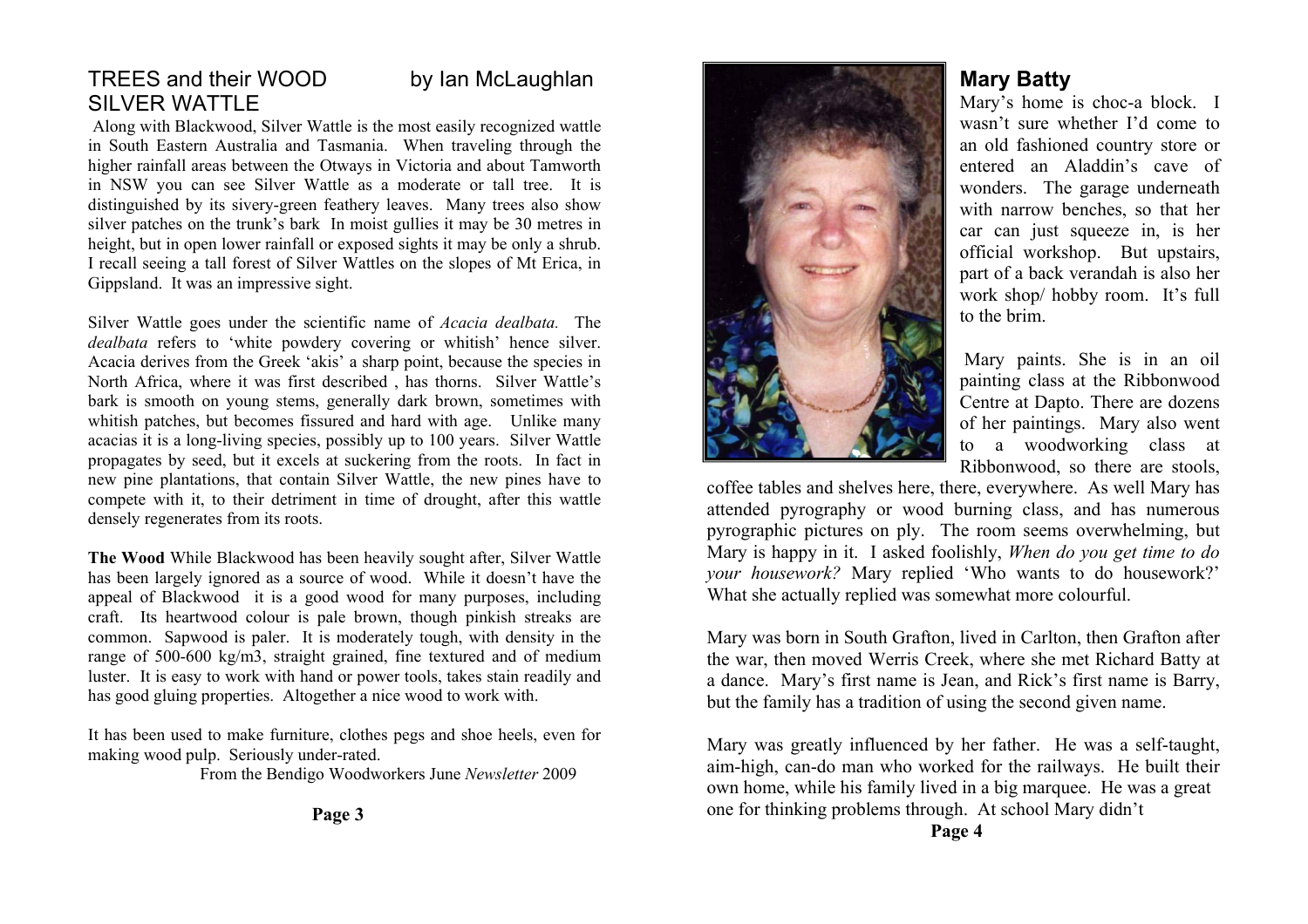understand maths well. But her Dad clearly demonstrated to her how to do the sums. As a result she gained top marks in maths and other children came to her to learn her Dad's method of doing maths problems.

Rick, her husband, started work in the railways as a Call boy: riding around in the wee small hours to rouse the firemen and engine drivers. Later he became an Acting Fireman, then Fireman, Acting Driver and then an Engine Driver himself. Along the way, he and Mary married and had three sons, Michael, Robert and Colin. Rick and Mary also built their own home in Werris Creek, after living in a huge garage for four years. Then they sold the new home and built another 12 miles out of town. In turn they sold that second home, and moved back into town and renovated another home. Rick was good at English, but not strong on maths, so Mary coached him. So Rick sat for and passed the various exams and interviews to become a Chargeman. There was a vacancy for a Chargeman 3<sup>rd</sup> grade at Werris Creek, but Mary pushed him to aim higher. He claimed that he was  $5<sup>th</sup>$  out of 10 to pass in all NSW. So he applied for and got a Chargeman - Special Class position at Goulburn.

That position lasted a 11 months, then the Goulburn depot was closed. He went to Sydney as a 'Special,' and stayed for almost three years. He moved back to Goulburn and then was transferred to the Port Kembla depot, where he stayed until illness led to an early retirement. Unfortunately he developed bad lung problems and a goitre grew on his leg. His leg was operated on successfully but more and more he needed oxygen in Prince Alfred Hospital. Eventually the doctor said he had two years, but Mary nursed him for six more years. Rick was in Prince Alfred hospital, and Mary stayed in a hotel down the road, and sat with Rick each day.

When Rick died, in Wollongong, Mary was emotionally and physically exhausted. This lasted for a few months. She had her three boys, but only Colin lived locally, and she had grandchildren

and step-grandchildren, and some great-grandchildren scattered in Tasmania, Queensland, WA, and in Indonesia. Eventually Mary thought, 'What am I going to do with myself?' That's when she went to the Ribbonwood Centre, and met Peter the art teacher, and then Arthur, the woodwork and pyrography teacher, and began a new phase in her life.

*But Mary, with all that your activities at Ribbonwood, why come to our club too?* I should have known. 'I met Kate at Ribbonwood. We were both doing classes. They had a lathe there too and we wanted to try it. But they wouldn't let us. They thought it was too dangerous for women. Then Kate heard about the Illawarra Woodworkers, and that they would teach us to use a lathe. So off we went<sup>,</sup>

*And how have you found the blokes at the club ? '*Fine. Dave, Kevin, Peter and Frank are good teachers and go out of their way to help us, but I think they are still a bit scared of letting us loose on the lathes!'Mary has her own GMC lathe downstairs, with numerous other machine tools she inherited or bought, and sooner or later, she is going to let fly!

## Canberra Wood Show

Four club chaps, John P, Peter H, Ken H, and Tony H travelled to Canberra together for the Wood Show at the start of September. While there, they saw 3 or 4 others from the club, including Keith G and Frank C. It was reported that there weren't so many exhibitors as usual (the economy again!), but unlike the larger Sydney Woodshow it was much easier to get into the front row to see the different exhibits

## Bunnings Warrawong

A Demonstation and Sales day at Bunnings Warrawong was held on Saturday,  $5<sup>th</sup>$  September. As an event it was so-so. The location in the store was poor, really in the left-field, rather than coming out of the left field. Though it was the day before Father's Day, John Parker said 'people seemed to have made up their minds on what to get Dad, and weren't shopping around.'